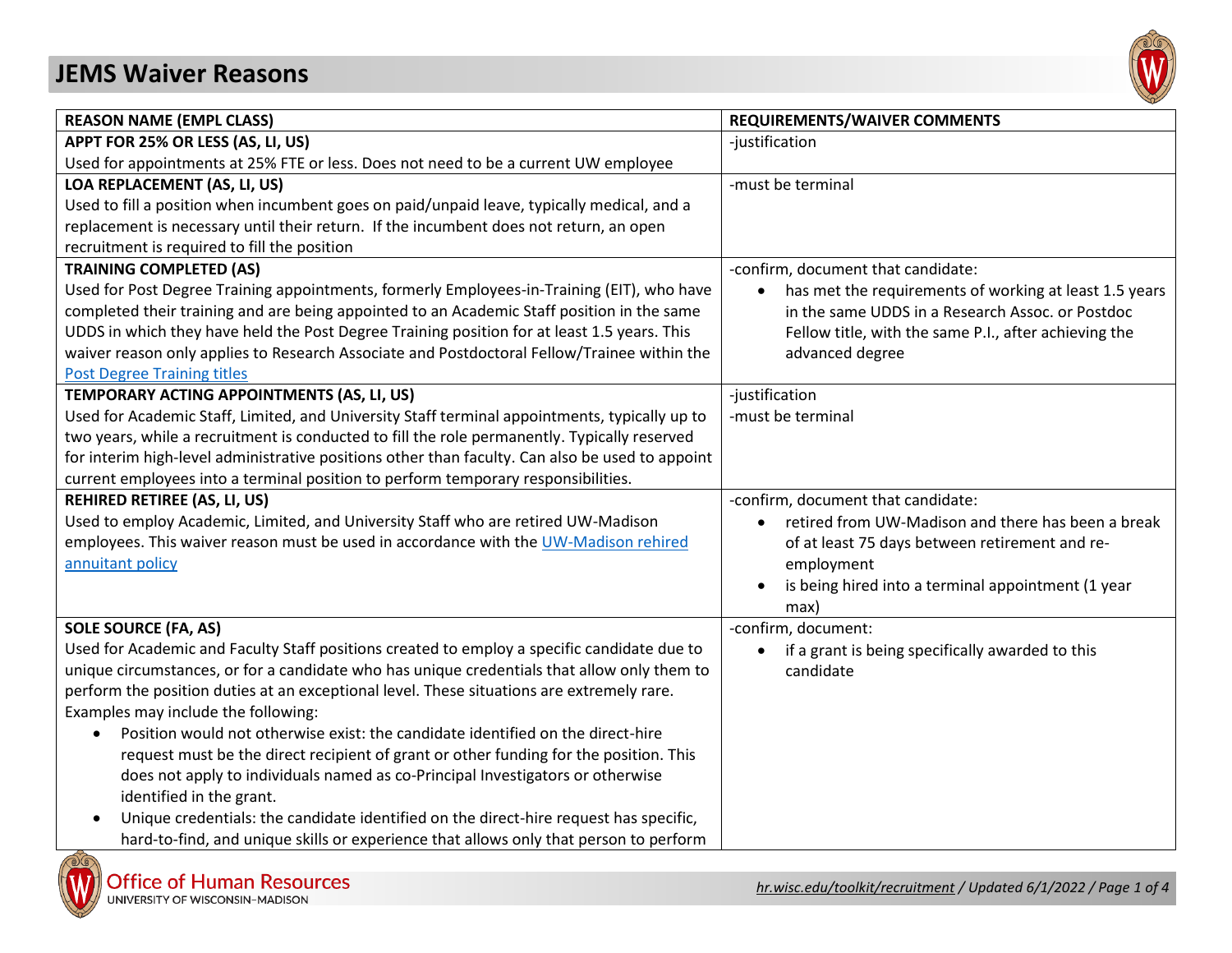| the duties of the job. It must be commonly accepted that there are only a few                     |                                                                   |
|---------------------------------------------------------------------------------------------------|-------------------------------------------------------------------|
| people who possess the necessary credentials, so there is no value in recruiting.                 |                                                                   |
| New research lab: when a new research lab moves to UW-Madison from another<br>$\bullet$           |                                                                   |
| institution, all existing employees working on that laboratory may be hired using the             |                                                                   |
| sole source waiver reason                                                                         |                                                                   |
| <b>SPOUSAL/PARTNER (FAASLI, US)</b>                                                               | -primary spouse/partner:                                          |
| Used for Academic, Faculty, Limited, and University Staff to employ or retain an employee by      | name<br>$\bullet$                                                 |
| hiring the spouse/partner. Approval for spousal or partner hire waivers is contingent on the      | emplID<br>$\bullet$                                               |
| primary spouse/partner accepting employment with UW-Madison or continuing in the                  | empl class<br>$\bullet$                                           |
| current position                                                                                  | JEMS Transaction ID being hired under<br>$\bullet$                |
|                                                                                                   | -secondary spouse/partner:                                        |
|                                                                                                   | sentence describing how/why well-qualified                        |
|                                                                                                   | reason for waiving (retention/recruitment of primary              |
|                                                                                                   | spouse/partner)                                                   |
|                                                                                                   | -note if special funding provided by Campus program               |
| FA TO AS/AS TO FA (FA, AS)                                                                        | -justification                                                    |
| Used when moving from a Faculty appointment to Academic Staff and vice versa. This is             |                                                                   |
| primarily used by divisions for their "track transfers." Divisions have guidelines that allow the |                                                                   |
| movement between clinical professor, CHS professor, and tenure track. Movement between            |                                                                   |
| CHS/clinical and tenure track Faculty appointments involves changing from Empl Class AS to        |                                                                   |
| FA or vice versa. OHR allows these appointment changes through the waiver process after           |                                                                   |
| the appropriate division and campus committees approve the change                                 |                                                                   |
| <b>OTHER (FAASLI, US)</b>                                                                         | -justification                                                    |
| Used in other situations when a direct hire waiver is approved by OHR (e.g., University Staff     |                                                                   |
| 30-day right to return, reassignment due to reorganization, employee who qualifies for            |                                                                   |
| transfer as disability accommodation, or movement to a lower position due to performance)         |                                                                   |
| REFERRAL PRIORITY/RE-EMPLOYMENT (AS, US)                                                          | -confirm candidate is laid off or has been given notice of layoff |
| Used to employ former or current employees impacted by layoff within the timeframe                | at UW-Madison                                                     |
| specified on their official layoff notifications. The referral priority/reemployment process      |                                                                   |
| applies to employees who have had their employment terminated (only applies to non-               |                                                                   |
| performance related) or who have been officially notified their positions will be eliminated      |                                                                   |
| due to funding, budget, or program redirection.                                                   |                                                                   |
| Academic Staff candidates with referral priority status should be given special                   |                                                                   |
| consideration for the vacancy. (See ASPP 3.06 Referral Priority and ASPP 5.09                     |                                                                   |
| Reappointment Rights and Referral Priority)                                                       |                                                                   |
| University Staff candidates who have had their employment terminated due to layoff                |                                                                   |
| have the right to mandatory placement into positions specified on their official layoff           |                                                                   |

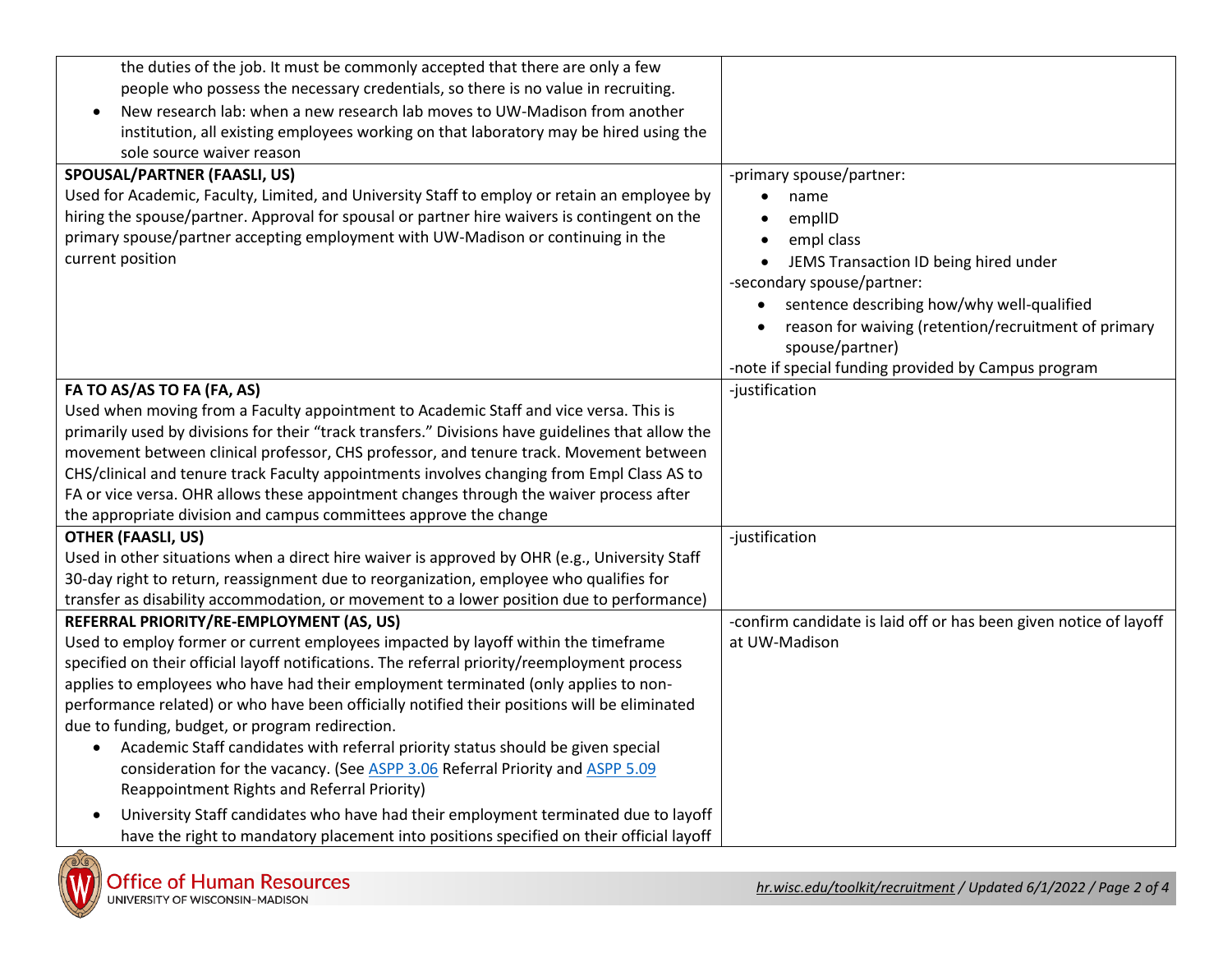| notifications, provided they are qualified to successfully perform the essential<br>position duties. |                                                                 |
|------------------------------------------------------------------------------------------------------|-----------------------------------------------------------------|
| University Staff candidates who are, or were, in exempt-level positions now filled                   |                                                                 |
| using Academic Staff titles will have referral priority status and should be given                   |                                                                 |
| special consideration for Academic Staff positions. (See University Staff Layoff Policy)             |                                                                 |
| <b>SUMMER SESSION (FA, AS)</b>                                                                       | -confirm:                                                       |
| Used for work done during the summer                                                                 |                                                                 |
|                                                                                                      | pay basis is summer session<br>$\bullet$                        |
|                                                                                                      | duties are teaching/instructional in nature                     |
|                                                                                                      | appointment is terminal                                         |
| <b>SUMMER SERVICE (FA, AS)</b>                                                                       | -confirm:                                                       |
| Used for work done during the summer                                                                 | pay basis is summer service<br>$\bullet$                        |
|                                                                                                      | duties are not teaching/instructional in nature                 |
|                                                                                                      | appointment is terminal                                         |
| <b>REACTIVATE BACKUP APPT (AS, US)</b>                                                               | -confirm, document:                                             |
| Used when reactivating a Limited employee's Academic and University Staff back-up                    | LI position is ending & employee is eligible to be<br>$\bullet$ |
| appointment                                                                                          | placed into backup appointment                                  |
|                                                                                                      | proposed backup title & empl class                              |
|                                                                                                      |                                                                 |
|                                                                                                      | proposed new amount of pay                                      |
|                                                                                                      | last rate of pay in former AS/US position                       |
|                                                                                                      | approval from Workforce Relations                               |
|                                                                                                      | approval/confirmation from Compensation                         |
|                                                                                                      | Administration                                                  |
| INTERNATIONAL EMPLOYMENT REHIRE (FAASLI, US)                                                         | -consult with IFSS; show they directed the rehire               |
| Used in cases where an existing employee's credentials (work visa, H1B, etc.) expire and the         | -confirm terminated appointment in HRS                          |
| employee must end employment. After appropriate credentials are reestablished, the                   |                                                                 |
| employee may be rehired using this waiver reason                                                     |                                                                 |
| <b>DUAL ROLE-TEACHING/RESEARCH (AS)</b>                                                              | -confirm, document:                                             |
| Used to hire a current employee in a science/research position, into a second appointment            | if an overload is needed                                        |
| in teaching/instructional work, or vice versa. Approval of this waiver is contingent upon prior      | University Committee approval                                   |
| approval of the University Committee, to ensure that the distinction between faculty -               | -must be terminal                                               |
| whose responsibilities include instruction, research, outreach, and administration - and             |                                                                 |
| academic staff (whose responsibilities typically are limited to one of those areas) remains          |                                                                 |
| clear. For more information see Secretary of the Faculty                                             |                                                                 |
| TWO YEARS OR LESS (AS, US)                                                                           | -must be terminal                                               |
| Used for Academic and University Staff Fixed-term Terminal/Finite appointments to perform            |                                                                 |
| work that will not exceed two years in length                                                        |                                                                 |